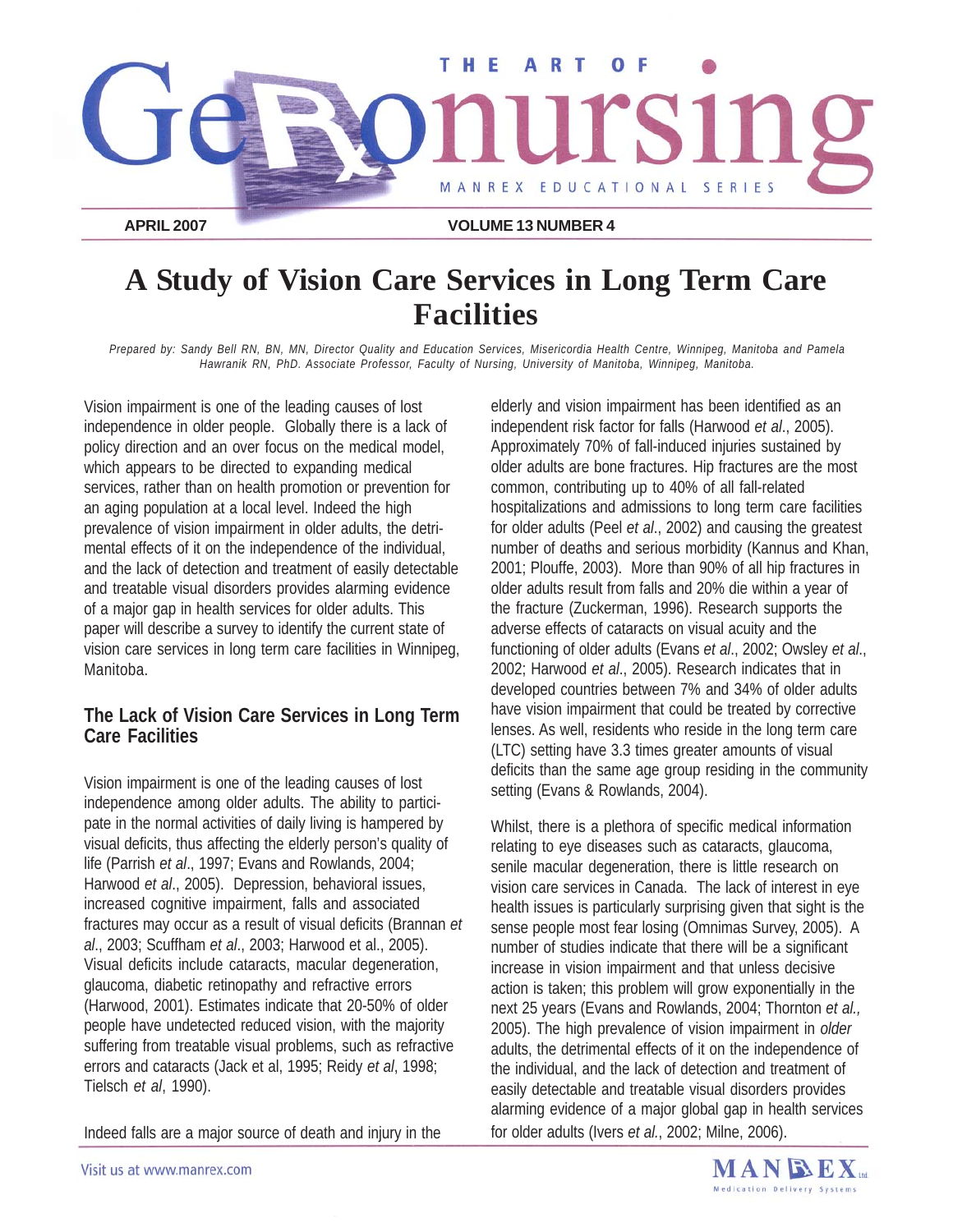**Definition of Vision Care Services**: Vision screening/ testing conducted by the facility for their residents, followed by assessment or referral to an ophthalmologist, optician, general practitioner or an institute for blindness for further interventions and follow-up as well as the maintenance of eye care equipment.

#### **The Context for Vision Care Services in Canada and Manitoba**

The provincial health department regulates health care services for LTC facilities. There is a mixture of privately and publicly owned and for-profit and not-for-profit longterm care homes. All receive a certain amount of public funds. In 1999, 49% of the residents were 85 years and older (Centre on Aging, 2005). The average age at admission is 83 years. Residents range in their level of functional ability from Level 1 (require half an hour of nursing time per 24-hour period) to Level 4 (require at least 3 and half hours of nursing time per 24-hour period). In 1999, 12% of the residents were at Level 4. Since 1985, an increasingly greater number of more dependent individuals, who require more, nursing care, have been admitted to care homes (Menec *et al*., 2002). Residents pay a daily residential rate based upon their income.

In Manitoba, there are no specific guidelines for vision care services in LTC facilities. Manitoba Health has no standards for physicians to follow with respect to vision care services in these homes. Indeed, vision care has not been deemed, "a medically necessary health service". Almost 67% of ophthalmic services are dispensed to patients 65 and older. A patient in the 80+ age group has a per capita fee (service payment) of \$108.00, while a patient in the 10- 49 age group has a per capita fee of \$ 4.20 (The Canadian Ophthalmologic Society, 2002).

The Canadian National Institute for the Blind (CNIB) indicates that by 2015, the number of clients registered with them will be more than 190,000. This estimation only captures 50% of Canadians with vision loss (National Advisory Council on Aging, 1995). By 2021, Manitoba will have the second highest rate of visual impairment and blindness in Canada (The Canadian Association of Optometrists, 2001).

(Margrain *et al*., 2005) suggest that visual impairment is reaching epidemic proportions and paint a picture of patchy provision, fragmentation, complex referral systems and long waiting lists. However, eye health and the needs of people with sight loss appear to be low on the political agenda suggesting that unless action is taken this problem will

reach epidemic proportions (Thornton *et al*., 2005).

## **Research Design**

This study examined the extent and quality of vision care services in long term care facilities in Winnipeg. The study occurred over a three-month period using a questionnaire survey and telephone interviews. The 38 facilities were sent a letter informing them of the study and requesting their participation. Four follow-up telephone interviews were conducted with those who indicated in the survey that they provided some form of vision screening and treatment services. The study received approval from the Research Ethics Board and the Regional Health Authority.

Open and close-ended questions were included in the survey. The main areas covered in the questionnaire were: the number of beds in each home; ownership and funding source of each home; demographic characteristics of the residents (age, gender, level of care); presence or absence of a vision care policy; the nature of the vision care services offered; role of the family and staff in obtaining treatment; prevalence of falls; documentation of vision care services; quality of service provided; and whether the facility is interested in obtaining information on instituting vision care services in their facility.

A follow-up telephone call was conducted to those facilities that indicated they provided some form of vision screening and treatment services to their newly admitted residents. This telephone interview provided the researchers with more detailed information on the nature of the services that are provided.

### **Results**

Twenty-eight (N=28) long term care facilities (LTC) participated in the study. They ranged in size from 60 to 420 beds. Table 1 illustrates the types of programs offered by the facilities. Most of the facilities provided respite beds. The other services included such formal programs as, special needs units, a community service program, palliative care unit, a day hospital, and a personal care program.

| Table 1: Types of Services Provided by the LTC facilities |  |  |
|-----------------------------------------------------------|--|--|
| $(N=28)$                                                  |  |  |

|                  | Number of        |  |
|------------------|------------------|--|
| Services Offered | programs offered |  |
| Respite          |                  |  |
| <b>Adult Day</b> | 1 T              |  |
| Rehabilitation   |                  |  |
| Other            |                  |  |

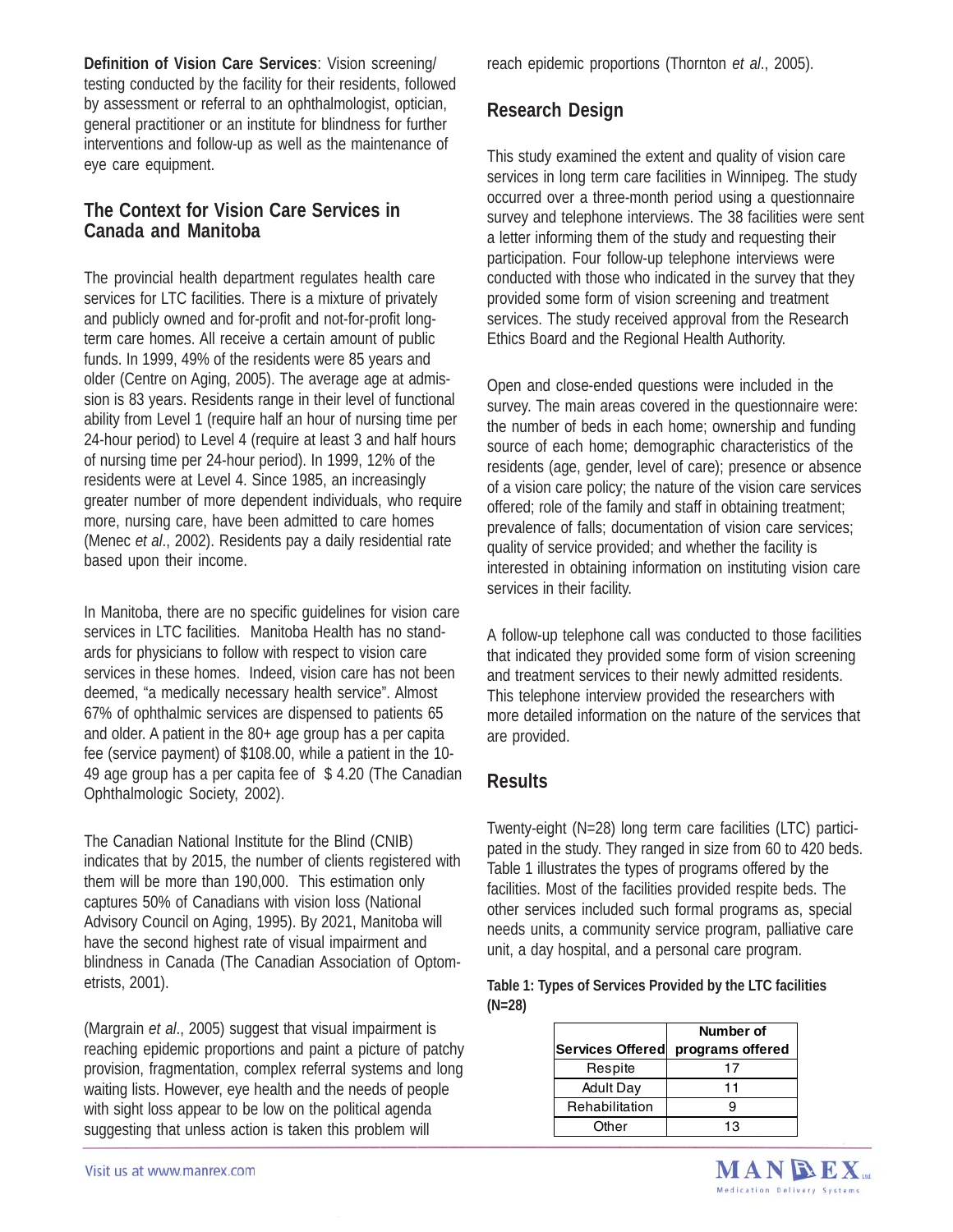In 18 of the facilities, at least 96% of the residents were over 65 years of age. In 22 of the 26 facilities that indicated the proportion of female residents, 70% or more of the residents were female. There were 19 facilities that had at least 25 % of their resident population assessed at a Level 4, level of care.

Vision decline, which is directly related to aging, is an independent risk factor for falls and fractures in this population group. Respondents were thus asked to identify the number of falls per annum and fractures due to falls. The findings identified substantial variation between facilities. The facilities reported a range from less than 1% to 8% of fractures were due to falls. Twelve facilities did not have the information available.

In Winnipeg some facilities reported the number of falls per 1000 resident days (required method of recording such data), while others reported the total number of falls in a one-year period. The number of falls per 1000 resident days ranged from 5 to 30, and the number of falls for one year, ranged from 132 to 983. The benchmark for falls per 1000 resident days is 10. Twelve care homes did not have the information available. There is no specific notification indicator on the occurrence form to indicate that vision may have been a contributing factor to a fall/fracture and therefore no information is available to detect an association between vision and falls.

The facilities were asked whether they provide vision care services upon admission to the facility. Only 6 of the 28 facilities indicated that they do provide such services. Each facility identified one action that was different for each home, for example, one facility stated they refer to an ophthalmologist; another facility indicated they provide onsite optometry assessment upon family/friend request; another stated they conduct these services as part of a research study. These facilities were followed-up by the telephone call to obtain further details on their services. Only one of them was providing screening and treatment services to all of its residents on a consistent basis.

Only six facilities indicated they had a policy on vision care services. When asked why there is no policy, the most frequent reason (provided by 10 facilities) was that they did not have the resources or staff to provide these services. Nine of the facilities indicated their facility had never discussed the issue.

Finally, respondents were asked to indicate whether they provided education sessions on visual deficits and interventions to their staff. Only five indicated they did this, however it is not on any consistent basis. Two of the facilities had

conducted such a session over six months ago.

#### **Discussion**

This survey confirms the general lack of understanding and application of vision care services in long term care homes in Winnipeg. In particular the results reveal significant differences between facilities. In Manitoba, vision care services have been deemed a medically necessary intervention and yet people aged 65 and over are only entitled to a free eye examination every two years. A lack of guidelines and standards for physicians and facilities exists. Further, only 25% of the facilities that responded to the survey, provided any kind of vision care services.

As well as ongoing investment in the continuing professional development of registered nurses working in this sector, there must also be commitment to the education and training of unqualified members of the workforce. Education is instrumental in staff identifying whether visual loss is affecting the person's functioning and then being knowledgeable about the treatment options. The ageing person themselves does not always recognize the insidious and gradual loss in their vision. It is only upon the appropriate assessment of their vision that a deficit may be uncovered and an analysis of their health care record indicates changes in their behaviour, number of falls, socialization, or cognition. Regular assessment of vision and timely intervention can prevent costly surgery, loss of independence, depression and the other sequelae that are critical factors influencing the older adult's quality of life.

When one considers, that by not providing vision care services to residents who reside in the institutional setting, the risk of a fall with a fracture can become a reality. This fracture, impacts on the independence of the resident and on wait times in the emergency department, for diagnostic imaging and surgery. Further, the provision of vision care services will impact on the need for more thorough vision examination and possible surgical interventions by ophthalmologists, who are already experiencing significant waiting lists for their attention. The increased use of these other services may lead to increased health department costs in one arena, but the lack of services may lead to overall, greater expenditures in the long term, in other areas, such as early institutionalization, increased number of fractures, increased number of surgical interventions, depression, and stress on caregivers.

### **Summary**

Despite the importance of vision in an individual's ability to